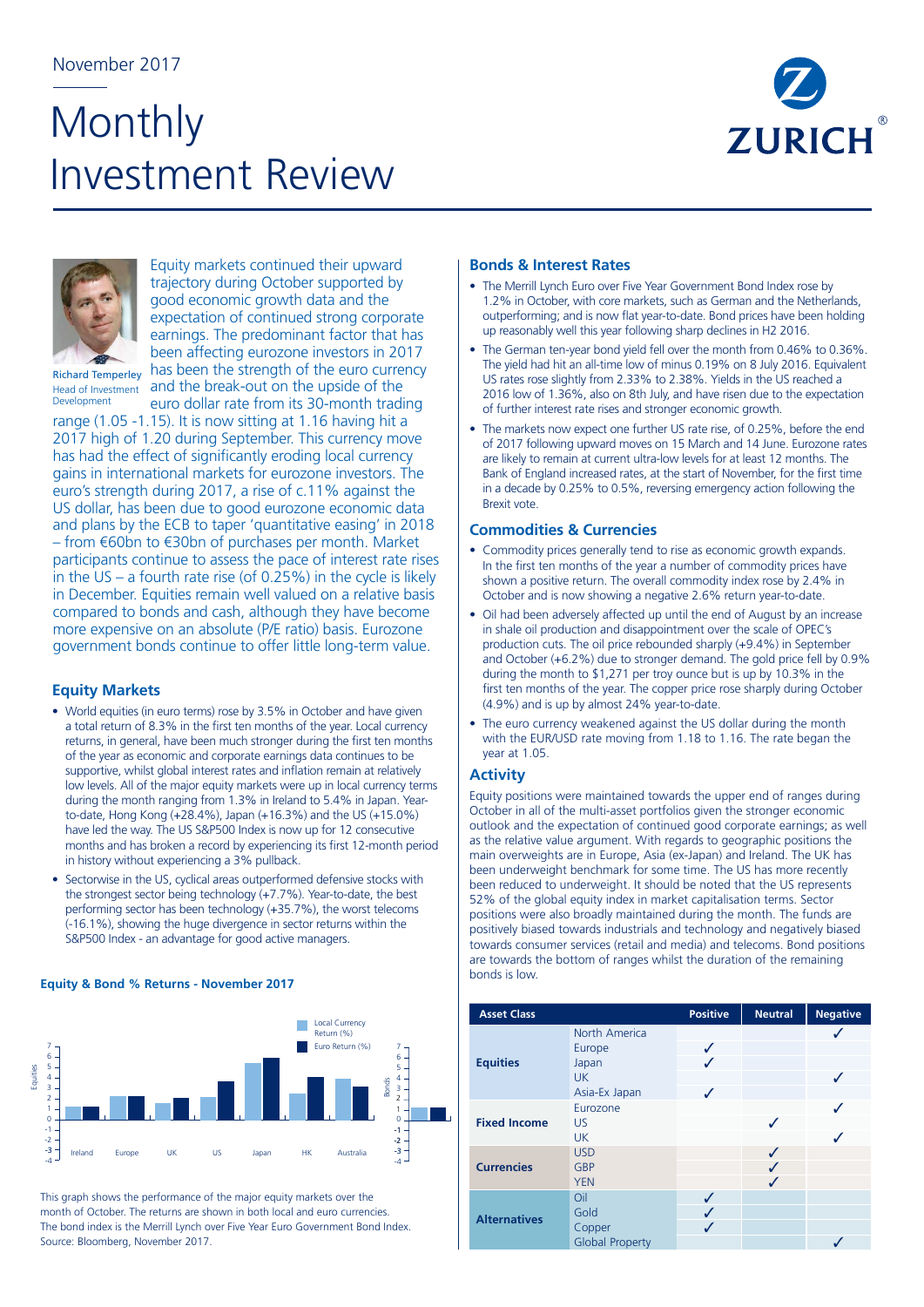#### Zurich Life Annualised Performance to 1st November 2017

|                                                 | <b>Year to</b> |         |         |         | <b>Annualised</b> |          |          | Fund Size $(\epsilon)$ |
|-------------------------------------------------|----------------|---------|---------|---------|-------------------|----------|----------|------------------------|
|                                                 | <b>Date</b>    | 1 Year  | 3 Years | 5 Years | 10 Years          | 15 Years | 20 Years |                        |
| Prisma Multi-Asset Funds+                       |                |         |         |         |                   |          |          |                        |
| Prisma <sup>2</sup>                             | 0.4%           | 1.4%    | 1.2%    | N/S     | N/S               | N/S      | N/S      | 166,482,436            |
| Prisma <sup>3</sup>                             | 2.0%           | 4.4%    | 3.4%    | N/S     | N/S               | N/S      | N/S      | 663,078,957            |
| Prisma 4                                        | 5.1%           | 10.5%   | 7.1%    | N/S     | N/S               | N/S      | N/S      | 722,286,290            |
| Prisma <sup>5</sup>                             | 6.8%           | 13.8%   | 9.3%    | N/S     | N/S               | N/S      | N/S      | 276,749,530            |
| Prisma <b>6</b>                                 | 8.2%           | 15.6%   | 8.8%    | N/S     | N/S               | N/S      | N/S      | 24,005,027             |
| <b>Managed Funds</b>                            |                |         |         |         |                   |          |          |                        |
| <b>Cautiously Managed</b>                       | 3.8%           | 7.4%    | 6.3%    | 8.5%    | N/S               | N/S      | N/S      | 420,194,934            |
| <b>FinEx Sector Average</b>                     | 3.7%           | 5.5%    | 4.0%    | 4.6%    | 2.5%              | 3.9%     | 4.0%     |                        |
| <b>Balanced</b>                                 | 6.3%           | 12.1%   | 9.0%    | 11.3%   | 5.2%              | 7.7%     | 6.8%     | 1,686,766,375          |
| <b>FinEx Sector Average</b>                     | 4.8%           | 8.5%    | 7.0%    | 8.6%    | 2.9%              | 5.4%     | 5.1%     |                        |
| Performance                                     | 8.2%           | 15.1%   | 10.0%   | 12.3%   | 5.1%              | 8.0%     | 6.8%     | 1,355,657,498          |
| Dynamic                                         | 8.7%           | 16.4%   | 10.7%   | 13.0%   | 5.2%              | 8.4%     | 6.8%     | 1,627,338,802          |
| <b>FinEx Sector Average</b>                     | 6.0%           | 11.1%   | 8.3%    | 9.2%    | 3.3%              | 5.6%     | 5.3%     |                        |
| <b>Protected Funds</b>                          |                |         |         |         |                   |          |          |                        |
| Protected 70                                    | 4.9%           | 9.4%    | 5.2%    | 7.5%    | N/S               | N/S      | N/S      | 17,131,600             |
| Protected 80                                    | 2.5%           | 5.1%    | 2.8%    | 4.7%    | N/S               | N/S      | N/S      | 35,413,961             |
| Protected 90                                    | $-0.7%$        | $-0.3%$ | $-0.2%$ | 0.7%    | N/S               | N/S      | N/S      | 12,181,027             |
| <b>Cash Fund</b>                                |                |         |         |         |                   |          |          |                        |
| Secure                                          | 0.0%           | 0.0%    | 0.0%    | 0.0%    | 0.7%              | 1.2%     | 2.1%     | 272,098,160            |
| Cash Fund                                       | $-0.7%$        | $-0.8%$ | $-0.7%$ | $-0.6%$ | 0.1%              | N/S      | N/S      | 525, 158, 746          |
| FinEx Sector Average                            | $-0.3%$        | $-0.4%$ | 0.0%    | 0.0%    | 0.8%              | 1.2%     | 1.8%     |                        |
| <b>Bond Funds</b>                               |                |         |         |         |                   |          |          |                        |
| Global Corporate Bond (JP Morgan)*              | 3.5%           | 1.9%    | 2.4%    | 2.6%    | N/S               | N/S      | N/S      | 7,835,439              |
| Global Government Bond (JP Morgan)*             | 0.2%           | $-1.9%$ | 1.5%    | 1.9%    | N/S               | N/S      | N/S      | 1,273,128              |
| Indexed Eurozone Government Bond (BlackRock)    | 1.1%           | $-0.7%$ | 2.4%    | 4.2%    | N/S               | N/S      | N/S      | 6,024,242              |
| <b>Active Fixed Income</b>                      | $-0.5%$        | $-1.6%$ | 3.0%    | 5.9%    | 6.3%              | 5.7%     | 6.7%     | 169,838,755            |
| Inflation-Linked Bond                           | 0.5%           | 1.3%    | 1.1%    | 1.2%    | N/S               | N/S      | N/S      | 6,498,397              |
|                                                 |                |         |         |         |                   |          |          |                        |
| Long Bond                                       | $-0.9%$        | $-3.1%$ | 4.3%    | 7.8%    | 7.0%              | N/S      | N/S      | 53,508,285             |
| <b>FinEx Sector Average</b>                     | 0.8%           | 0.1%    | 2.7%    | 4.2%    | 4.1%              | 4.4%     | 5.1%     |                        |
| <b>Absolute Return/Diversified Assets Funds</b> |                |         |         |         |                   |          |          |                        |
| Global Targeted Returns Fund (Invesco)          | 0.8%           | 0.7%    | N/S     | N/S     | N/S               | N/S      | N/S      | 96,539,311             |
| Dynamic Diversified Growth (BlackRock)          | 6.7%           | 6.3%    | 1.0%    | 3.1%    | N/S               | N/S      | N/S      | 15,895,001             |
| <b>Active Asset Allocation</b>                  | 5.1%           | 10.8%   | 7.1%    | 7.5%    | N/S               | N/S      | N/S      | 294,154,536            |
| <b>Commodity Funds</b>                          |                |         |         |         |                   |          |          |                        |
| Gold                                            | $-1.6%$        | $-6.8%$ | 4.7%    | $-4.6%$ | N/S               | N/S      | N/S      | 74,090,462             |
| Indexed Global Energy and Metals                | $-6.1%$        | 2.0%    | $-6.4%$ | $-5.8%$ | $-6.2%$           | N/S      | N/S      | 13,907,138             |
| <b>Equity Funds (Global)</b>                    |                |         |         |         |                   |          |          |                        |
| 5 Star 5                                        | 11.4%          | 22.0%   | 11.0%   | 12.6%   | 4.5%              | 8.6%     | N/S      | 212,212,813            |
| <b>International Equity</b>                     | 8.9%           | 16.6%   | 11.3%   | 13.9%   | 6.2%              | 8.7%     | 8.1%     | 1,416,151,247          |
| Global Select (Threadneedle)                    | 12.7%          | 19.2%   | 12.8%   | 15.1%   | 6.6%              | 8.8%     | N/S      | 6,613,753              |
| Indexed Global Equity (BlackRock)**             | 4.8%           | 18.4%   | 10.9%   | 13.4%   | N/S               | N/S      | N/S      | 93,681,960             |
| Sector Average                                  | 7.1%           | 14.4%   | 9.7%    | 11.3%   | 4.4%              | 6.5%     | 5.3%     |                        |
| <b>Equity Funds (European)</b>                  |                |         |         |         |                   |          |          |                        |
| 5 Star 5 Europe                                 | 17.1%          | 24.3%   | 14.4%   | 15.3%   | 5.6%              | N/S      | N/S      | 120, 141, 225          |
| European Select (Threadneedle)                  | 17.0%          | 22.8%   | 12.1%   | 13.0%   | 7.4%              | 10.0%    | N/S      | 11,393,634             |
| Sector Average                                  | 13.7%          | 19.1%   | 11.1%   | 11.9%   | 3.7%              | 7.6%     | 6.9%     |                        |
|                                                 |                |         |         |         |                   |          |          |                        |

**Source: Financial Express as at 01/11/2017**

The Financial Express sector averages shown are the average of all funds in each of the Financial Express sectors in the individual pensions category except where otherwise stated.

**Annual management charges (AMC) apply. The fund returns shown are net of the AMC deducted by each provider in their unit prices. This will vary for each provider, and any difference will impact the relative performance of the funds shown. The fund returns are based on an investment in the funds and do not represent the returns achieved by individual policies linked to the funds. These fund returns may be before the full AMC is applied to a policy. The actual returns on policies linked to the specified fund will be lower because of the effects of charges and in some cases a higher management charge.**

**<sup>+</sup>** The Prisma Multi-Asset Funds were previously known as the Pathway Multi-Asset Funds.

External fund size: Where external funds have been on the Zurich platform for less than two years, we have used the fund size of the underlying external fund.

\*\* Performance using most recent data available.

N/S = Not Started.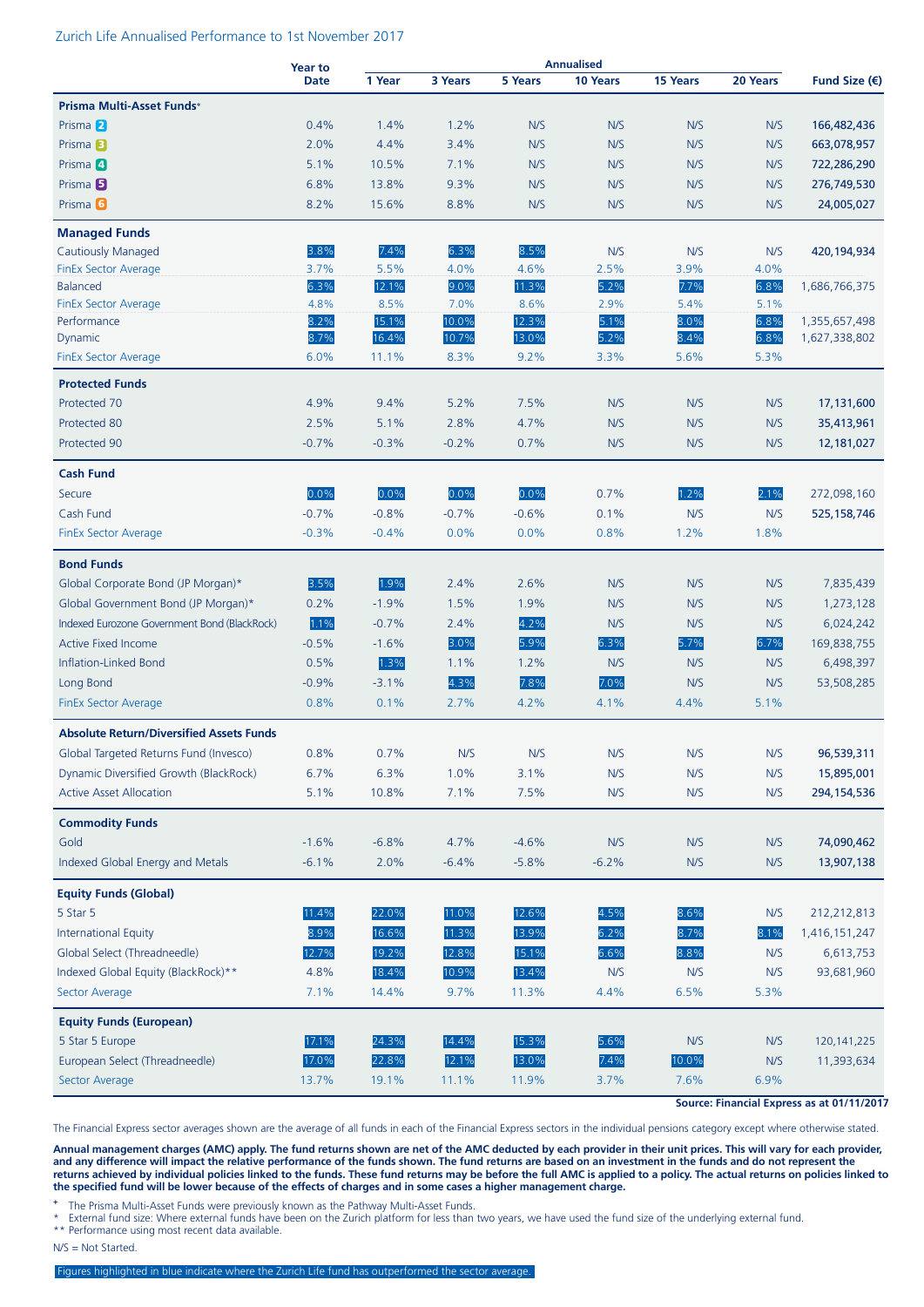|                                            | <b>Annualised</b><br><b>Year to</b> |         |         |         |          |                 |          |                        |
|--------------------------------------------|-------------------------------------|---------|---------|---------|----------|-----------------|----------|------------------------|
|                                            | <b>Date</b>                         | 1 Year  | 3 Years | 5 Years | 10 Years | <b>15 Years</b> | 20 Years | Fund Size $(\epsilon)$ |
| <b>Equity Funds (Eurozone)</b>             |                                     |         |         |         |          |                 |          |                        |
|                                            |                                     | 24.3%   | 12.1%   | 13.7%   | 4.9%     | N/S             | N/S      | 88,490,369             |
| <b>Eurozone Equity</b>                     | 17.1%<br>15.7%                      | 28.0%   |         | 12.4%   |          |                 |          | 9,045,056              |
| Indexed Eurozone Equity (BlackRock)        |                                     |         | 11.6%   |         | N/S      | N/S             | N/S      |                        |
| <b>FinEx Sector Average</b>                | 15.3%                               | 21.5%   | 11.2%   | 11.8%   | 2.2%     | 6.4%            | 5.5%     |                        |
| <b>Equity Funds (Irish)</b>                |                                     |         |         |         |          |                 |          |                        |
| <b>Irish Equity</b>                        | 8.0%                                | 19.7%   | 17.7%   | 19.3%   | 1.9%     | N/S             | N/S      | 16,524,147             |
| Sector Average                             | 6.6%                                | 14.8%   | 13.7%   | 16.0%   | 0.2%     | 4.8%            | 4.8%     |                        |
|                                            |                                     |         |         |         |          |                 |          |                        |
| <b>Equity Funds (American)</b>             |                                     |         |         |         |          |                 |          |                        |
| 5 Star 5 Americas                          | 2.0%                                | 14.4%   | 11.6%   | 15.7%   | 8.0%     | N/S             | N/S      | 61,424,677             |
| American Select (Threadneedle)             | 7.4%                                | 20.7%   | 13.5%   | 16.7%   | 9.2%     | 8.6%            | N/S      | 11,579,747             |
| Sector Average                             | 5.5%                                | 15.0%   | 11.9%   | 15.5%   | 8.5%     | 7.5%            | 5.6%     |                        |
|                                            |                                     |         |         |         |          |                 |          |                        |
| <b>Equity Funds (Far East Asia)</b>        |                                     |         |         |         |          |                 |          |                        |
| 5 Star 5 Asia Pacific                      | 25.2%                               | 27.4%   | 12.6%   | 11.3%   | 2.0%     | N/S             | N/S      | 82,884,079             |
| Asia Pacific Equity                        | 21.4%                               | 23.5%   | 10.0%   | 9.7%    | N/S      | N/S             | N/S      | 10,131,869             |
| Sector Average                             | 17.3%                               | 18.1%   | 6.9%    | 7.4%    | 2.9%     | 8.5%            | 7.2%     |                        |
|                                            |                                     |         |         |         |          |                 |          |                        |
| <b>Equity Funds (High Yield)</b>           |                                     |         |         |         |          |                 |          |                        |
| Dividend Growth                            | 2.4%                                | 11.0%   | 10.1%   | 13.3%   | 6.0%     | N/S             | N/S      | 230,697,047            |
| <b>FinEx Sector Average</b>                | 7.1%                                | 14.4%   | 9.7%    | 11.3%   | 4.4%     | 6.5%            | 5.3%     |                        |
| <b>Equity Funds (Emerging Market)</b>      |                                     |         |         |         |          |                 |          |                        |
|                                            |                                     |         |         |         |          |                 |          |                        |
| Emerging Markets Opportunities (JP Morgan) | 27.0%                               | 28.5%   | 9.7%    | N/S     | N/S      | N/S             | N/S      | 4,233,386              |
| Sector Average                             | 19.0%                               | 16.5%   | 6.8%    | 6.3%    | 1.1%     | 8.5%            | N/S      |                        |
| <b>Equity Funds (Specialist)</b>           |                                     |         |         |         |          |                 |          |                        |
| Indexed Top Tech 100                       | 16.6%                               | 22.4%   | 17.9%   | 21.9%   | 13.5%    | 11.8%           | N/S      | 46,048,786             |
| Sector Average                             | 4.6%                                | 7.1%    | 3.8%    | 5.0%    | 0.3%     | 4.2%            | 3.2%     |                        |
|                                            |                                     |         |         |         |          |                 |          |                        |
| <b>Property Funds</b>                      |                                     |         |         |         |          |                 |          |                        |
| <b>Fund of REITs</b>                       | 16.1%                               | 13.5%   | 10.2%   | N/S     | N/S      | N/S             | N/S      | 19,288,300             |
| Indexed European (Ex-UK) Property          | 10.3%                               | 12.2%   | 12.4%   | 11.3%   | 5.5%     | N/S             | N/S      | 60,314,101             |
| Indexed Australasia Property               | 1.4%                                | $-0.1%$ | 5.5%    | 6.1%    | 2.2%     | N/S             | N/S      | 43,994,727             |
| Sector Average                             | 3.2%                                | 5.9%    | 6.1%    | 6.6%    | $-2.4%$  | 2.8%            | 6.1%     |                        |
|                                            |                                     |         |         |         |          |                 |          |                        |
| <b>Funds Closed to New Business</b>        |                                     |         |         |         |          |                 |          |                        |
| <b>Indexed Eurozone Property</b>           | 12.3%                               | 12.9%   | 12.7%   | 11.6%   | 3.5%     | N/S             | N/S      | 20,869,384             |
| Indexed India Equity                       | 19.4%                               | 13.3%   | 5.9%    | 9.2%    | 0.5%     | N/S             | N/S      | 11,885,111             |
| Income Opportunity (JP Morgan)             | 1.0%                                | 1.8%    | 1.0%    | 1.2%    | N/S      | N/S             | N/S      | 7,494,065*             |
| <b>Diversified Assets</b>                  | 2.1%                                | 6.1%    | 3.9%    | 5.6%    | 3.2%     | N/S             | N/S      | 13,190,065             |
| Earth Resources                            | $-0.7%$                             | 1.7%    | $-7.2%$ | $-3.9%$ | $-5.3%$  | N/S             | N/S      | 5,139,262              |
| <b>Green Resources</b>                     | 19.0%                               | 22.7%   | 0.7%    | 9.9%    | N/S      | N/S             | N/S      | 4,006,028              |
| Small Cap Europe (Pictet)                  | 16.9%                               | 24.2%   | 15.6%   | N/S     | N/S      | N/S             | N/S      | 2,333,514              |
|                                            |                                     |         |         |         |          |                 |          |                        |

**Warning: Past performance is not a reliable guide to future performance. Warning: The value of your investment may go down as well as up. Warning: Benefits may be affected by changes in currency exchange rates. Warning: If you invest in this fund you may lose some or all of the money you invest.**